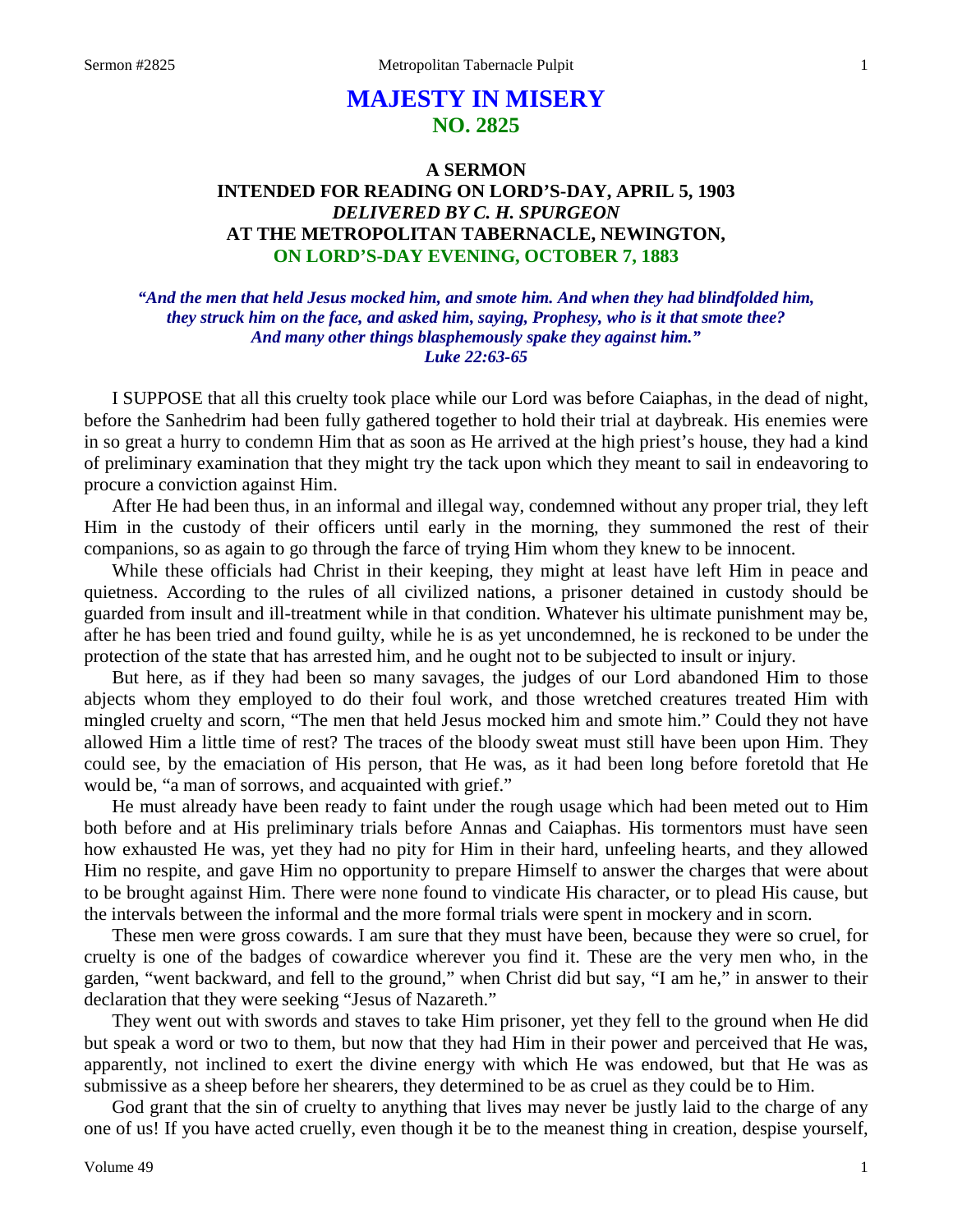for you are of a lower order than the creature that you tortured, and if these men could have judged themselves aright, they would have despised themselves. They seem to me to have been the very meanest of mankind who, having such a gentle sufferer in their power, instead of showing any humanity to Him, seemed as if they could not sufficiently abuse Him, and so they indulged their vile nature to the utmost in mocking and persecuting Him.

**I.** I hope that some spiritual profit may come to us while we are considering this terrible part of the suffering of our Lord, and first, I want you, in imagination, to gaze upon MAJESTY IN MISERY.

There stands Jesus of Nazareth. I will not attempt to picture Him. There has never yet been a painter who could portray the lineaments of that wondrous face. The highest art has never yet been able to satisfy itself upon that point even though it has borrowed its outline and its colors from the Scriptures themselves. The most skillful hand grows unsteady in the presence of One so glorious in His griefs.

I will not, therefore, attempt to draw a portrait of my Lord and Master, but will simply ask you, by faith, to behold Him, clothed with the garment that was without seam, bound, delivered over to the officers, and surrounded by them while they mocked and scoffed at Him. Letting your eye rest upon Him in a loving look, regarding Him as the great center of your heart's affection, what do you see—you who believe in His deity, and who can say that He is "very God of very God" to you?

If your eyes are opened by the Spirit of God, you will here see *Omnipotence held captive*. "The men that held Jesus" did not really know who He was, he appeared to them to be a poor Galilean peasant, speaking the country brogue, they saw that He was a humble, lowly, emaciated man and as He had been committed to their charge, they held Him as their prisoner.

But they did not recognize that He was the Almighty God, the very deity that created the heavens and the earth, for "all things were made by him; and without him was not anything made that was made." He was, at that very moment, "upholding all things by the word of his power," and amid all His weakness, and in all His sufferings, He was still "over all, God blessed for ever," whom all the holy angels continued to adore.

Is it not a great mystery that omnipotence should thus be held captive? What a marvelous thing it is that He, who can create or who can destroy, according to the good pleasure of His own will, should take upon Himself our nature, and in that nature should sink so low as to become subject even to the very coarsest and most cruel of mankind! What a wondrous stoop of condescension is here! Omnipotence allows itself to be bound, and never proves itself more truly omnipotent than when it restrains itself, and permits itself to be held as a prisoner by sinful men.

Look again at this Majesty in misery, and you will see *glory mocked,* for "the men that held Jesus mocked him." To them He seemed to be a fit subject for ridicule and derision in professing to be a king, when He had neither an armed host nor multitudes of followers who could hope to stand for a single second against the mighty Caesar who held Israel in bondage. Ay, but there was a glory in Christ which He had deigned to veil and to conceal for a while, but which angels still beheld and adored, yet these men were mocking Him!

There are some themes which seem to strike a speaker dumb, and this subject has something like this effect upon me. It appears to me amazing that the God, who had reigned in glory over myriads of holy angels, should be mocked by miscreants who could not even have lived an instant longer in His presence if He had not permitted them to do so, yet I see in my text, that He, who made the heavens and the earth, stood there to be despised and rejected of men, and to be treated with the utmost contumely and scorn.

I can make that statement, but you cannot realize what it means. This is one of those great mysteries of the faith that seem to stagger you. You believe it without the slightest hesitation, yet the more you try to really grasp and comprehend it, the more it seems to elude you, and to tower above you.

Thus, we see omnipotence held captive, and glory mocked.

Next, we see *goodness smitten,* perfect, infinite, unutterable goodness stricken, bruised, assailed, assaulted, "The men that held Jesus mocked him, and smote him." To smite wickedness, is an act of justice, and even to lift the sword against oppression, may not always be a thing to be condemned, but to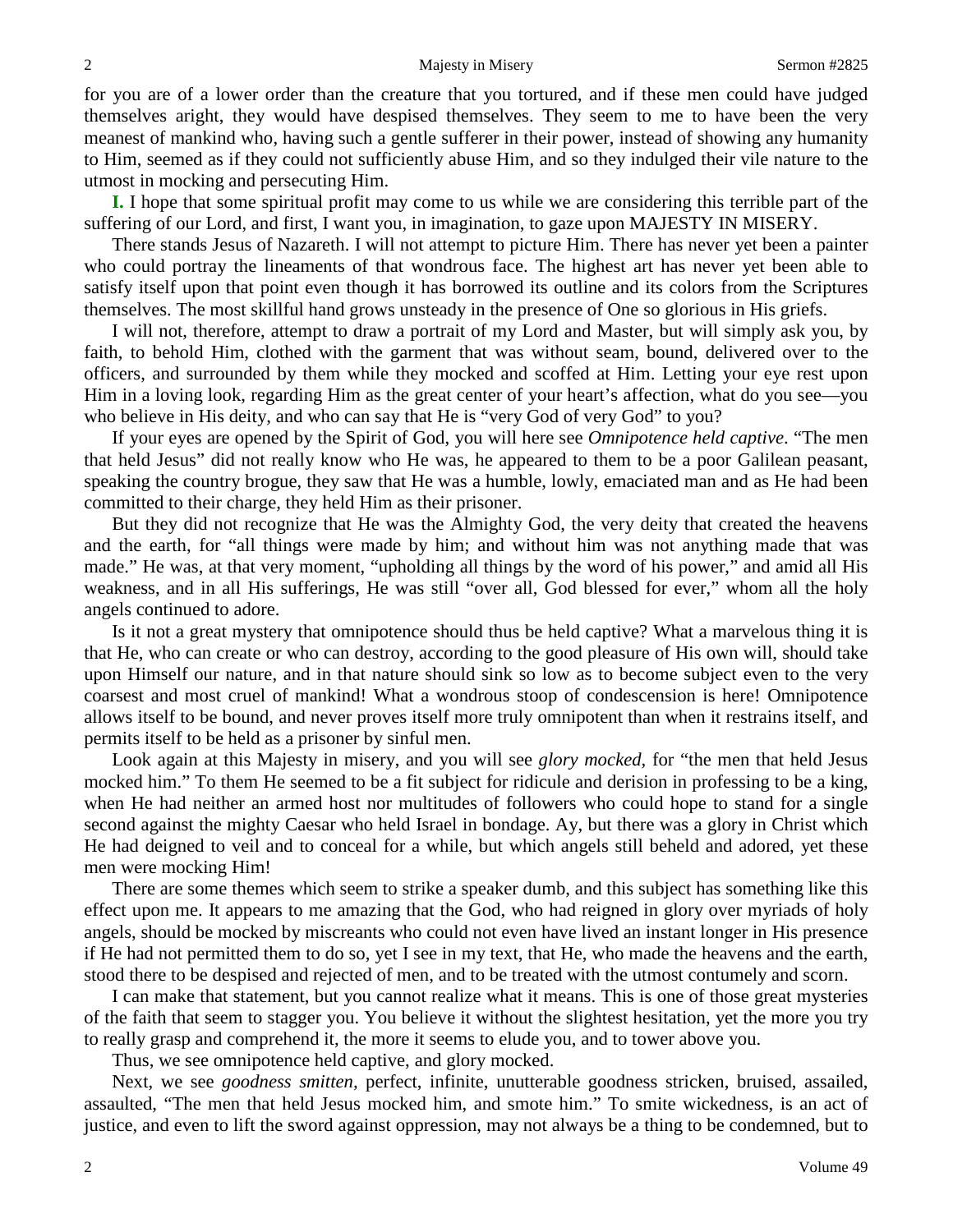smite Him who never did any man a wrong, but who has done all men some measure of good, and who has given to some men all conceivable good—ah, this is brutish indeed!

The blessed Son of God, who stood there, had within His soul that mercy which endures forever, yet they smote Him—there burned in His heart a love which many waters could not quench, and which the floods could not drown, yet they smote Him! He had come here upon no errand of vengeance, but to bring peace and goodwill to men, and to set up a kingdom of joy and love, yet they bound Him! Ah, me! it is full of wonder that goodness should be so good as to submit to this shameful indignity, none but divine goodness would have submitted to it.

See what these mockers and smiters did next to our Lord. They produced a handkerchief, or a cloth of some kind, and they put it over His eyes. *Omniscience must seem to be blinded,* which, in truth, it cannot be, yet in the Christ there was the omniscience of the Godhead, and to the utmost of their power, these men blinded Him in the hope that He might not see what they were doing.

I know some who are trying to act that way at this present time. The only god that they have is a blind god. They believe in what they call, "the forces of nature," and then they condescendingly talk as though God was only the aggregate of the forces of nature working according to certain mechanical laws that can never be altered. The god in whom they profess to believe is a god that does not see. They tell us that it is idle to pray, or to think that God takes any interest in such insignificant individuals as we are.

Ah! I remember reading about those gods of the philosophers, "They have mouths, but they speak not: eyes have they, but they see not: they have ears, but they hear not: noses have they, but they smell not: they have hands, but they handle not: feet have they, but they walk not: neither speak they through their throat. They that make them are like unto them; so is every one that trusts in them."

"But our God is in the heavens," seeing all that happens, and doing as He pleases among the hosts above and among men below. He is not now to be blindfolded, as He was once, when He condescended to wear our nature and to bear our sin. Yet it is full of wonder that He should ever have permitted this indignity to be put upon Him.

The spouse in the Canticles truly sings, "His eyes are as the eyes of doves by the rivers of waters, washed with milk, and fitly set"—exceeding the very stars of heaven for brightness—yet they covered them over! His eyes flamed with love, and in them there did gleam bright diamonds of pity for all the sorrows of mankind, yet those cruel men did hide those precious eyes of His, blindfolding the Christ of God!

Now, surely, they had made Him suffer enough, far too much, yet again the infinite beauties of His blessed countenance were to be marred, for "they struck him on the face." "Oh, but had we been there," we say, "our indignation would have burned against them for striking that dear face!"

Yet we had need lay aside our indignation, and bring forward penitence, instead, for we also have sometimes struck that dear face of Jesus, which is as the sun of heaven, far brighter than the sun which lights up the world. All other beauties put together cannot equal the marvelous charms of that countenance which was marred more than any man's. There is nothing under heaven, or in heaven itself, that can rival the face of the Well-beloved, yet these men struck it!

I think an angel might well shiver with horror if, for the first time, he heard that men had struck the face of His Lord. It was but His human face, it is true, but therein they struck at all of deity that they could reach. It was man smiting God in the face. A slap in the face of deity was what it really meant. Ah, me! that my Master should ever have had to endure such insult and pain—that He should ever have been willing to suffer such indignity as this—was there ever love like unto His?

Then the mockers said, "Prophesy, who is it that smote thee!" That was *justice defied*. They seemed to say to our Lord, as they struck Him, "Tell us what our name is, say who struck that blow. You cannot resist it, You cannot avenge Yourself, but at least, see if You can tell the name of him that struck You. We defy You to do it." Ah! He had written down their names, and they will find out one day, that He knows them all, for there are none who smite the Savior who will not have their blows come back upon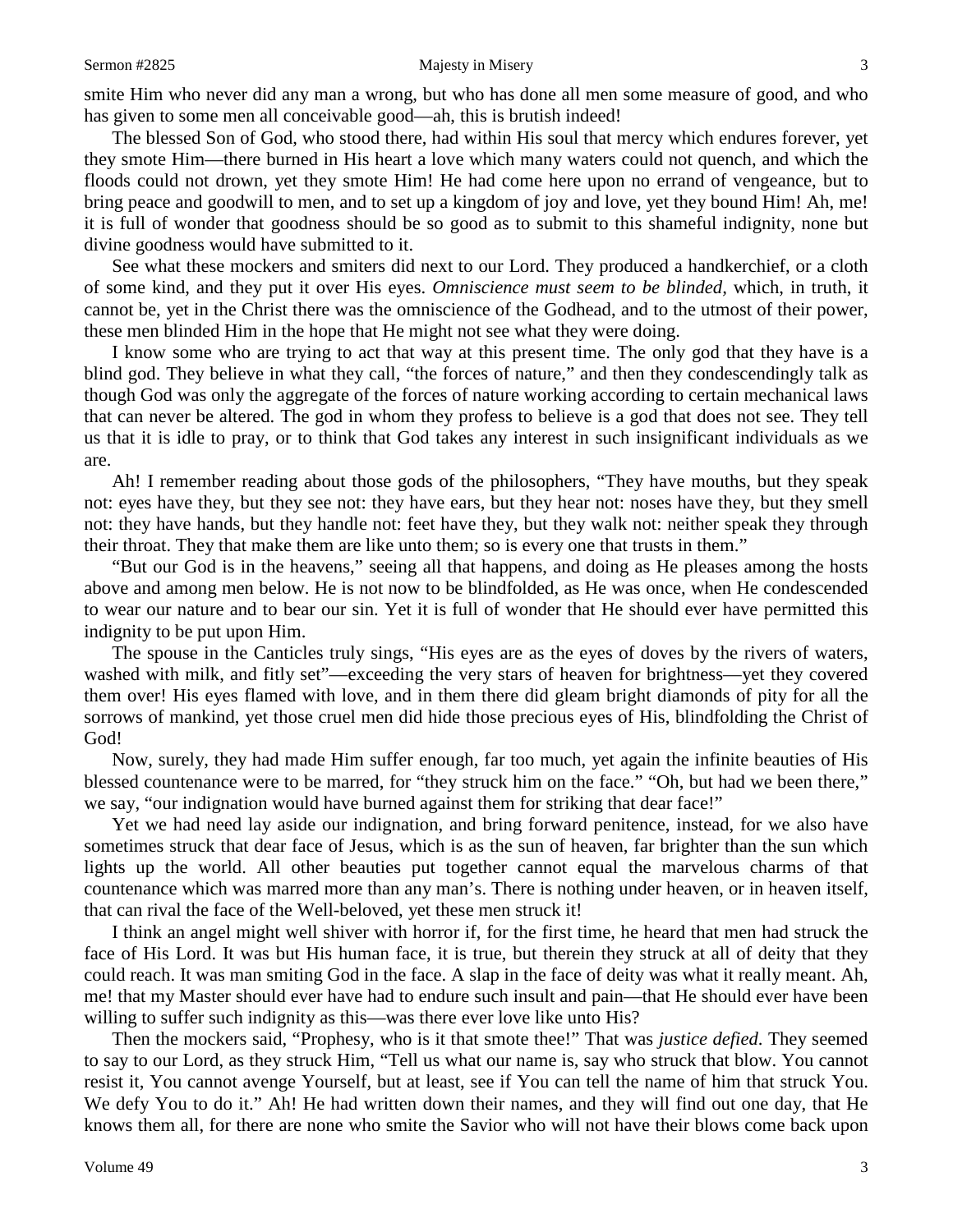themselves unless they repent of their sin. There was justice defied, as "they struck him on the face, and asked him, saying, Prophesy, who is it that smote thee?"

I say again that I am not able worthily to speak on such a theme as this, and I think I never shall be however long I may live. It is not within the compass of lips of clay, with words of air, to describe the condescending sufferings of Him who, though He was rightly called, "Wonderful, Counsellor, The mighty God, The everlasting Father, The Prince of Peace," nevertheless stooped so low as to be mocked, smitten, blindfolded, and smitten again for your sakes and mine.

> *"Vexed, I try and try again, Still my efforts all are vain: Living tongues are dumb at best, We must die to speak of Christ."*

The wonder of this Majesty in misery can be described in four words. The first wonder is that, under all this torture, our Lord was so *patient*. Not a flush of anger appeared on His cheek, not a flash of wrath from His eyes. He bore it all, bore it in His very soul, with diving patience, the very patience of "the God of patience."

The next wonder is, that He was *silent* under all this cruelty, not a word did He utter either in complaint or in condemnation of His assailants. This proved His true greatness. Eloquence is easy compared with silence, and perhaps it would not have been true of Christ that "never man spake like this Man," if it had not also been true of Him that never man was silent like this Man. He fulfilled to the letter the ancient prophecy, "He is brought as a lamb to the slaughter, and as a sheep before her shearers is dumb, so he openeth not his mouth." Lord, teach us how to imitate Your patience and Your silence!

Notice, in the third place, how *eloquent* He was by that very silence. He said more for us, and more to us, by holding His tongue than if He had delivered Himself of many burning sentences. It is matchless eloquence that is seen in the calm serenity of Christ in the presence of these cruel persecutors, in the forgiving character of Christ under the most exasperating circumstances, and in the patience of Christ under unparalleled sufferings.

And yet again, I see something so triumphant in our Savior's griefs that, while I call Him patient, silent, and eloquent, I must also call Him *victorious*. His persecutors could not make Him give way to anger. They could not destroy His mercy, they could not slay His love, they could not cause Him to think of Himself, they could not make Him declare that He would go no further with His work of saving sinners now that men began to scoff at Him, and smite Him, and despitefully use Him.

No, the strong-souled Christ still perseveres in His merciful work, even as a mighty hunter pursues his game upon the mountain, leaping from crag to crag, and cliff to cliff, defying danger and death that he may secure the creature on whose track he has gone. So, O mighty Christ, You did accomplish Your glorious purpose of love and mercy! You did lead captivity captive by suffering, to the bitter end, all that was inflicted upon You, even unto the death of the cross.

Thus have I tried to picture Majesty in misery, but I have not been able to describe either Christ's Majesty or His misery as they deserve to be described. Meditate on them, and pray the Spirit of God to give you such a sight of them as human nature by itself can never afford you.

**II.** Now I pass on to notice secondly, that my text seems to me to show us SIN AT ITS SPORT.

All this sad scene represents what sin did when it had the opportunity—when all restraining bands were loosed, and it could act according to its own evil will. It also represents what sin is still doing, as far as it can, and what would always be the action of sin if it were not hindered by the almighty power of God.

What, then, does sin do in the hour of its liberty? I invite you to notice first—and to pay particular attention to any part that may come home to yourself—*the levity of sin*. These men are grossly insulting the Christ of God, but to them, it is a sport, a game. They play at blindfolding Him, it is simply mirth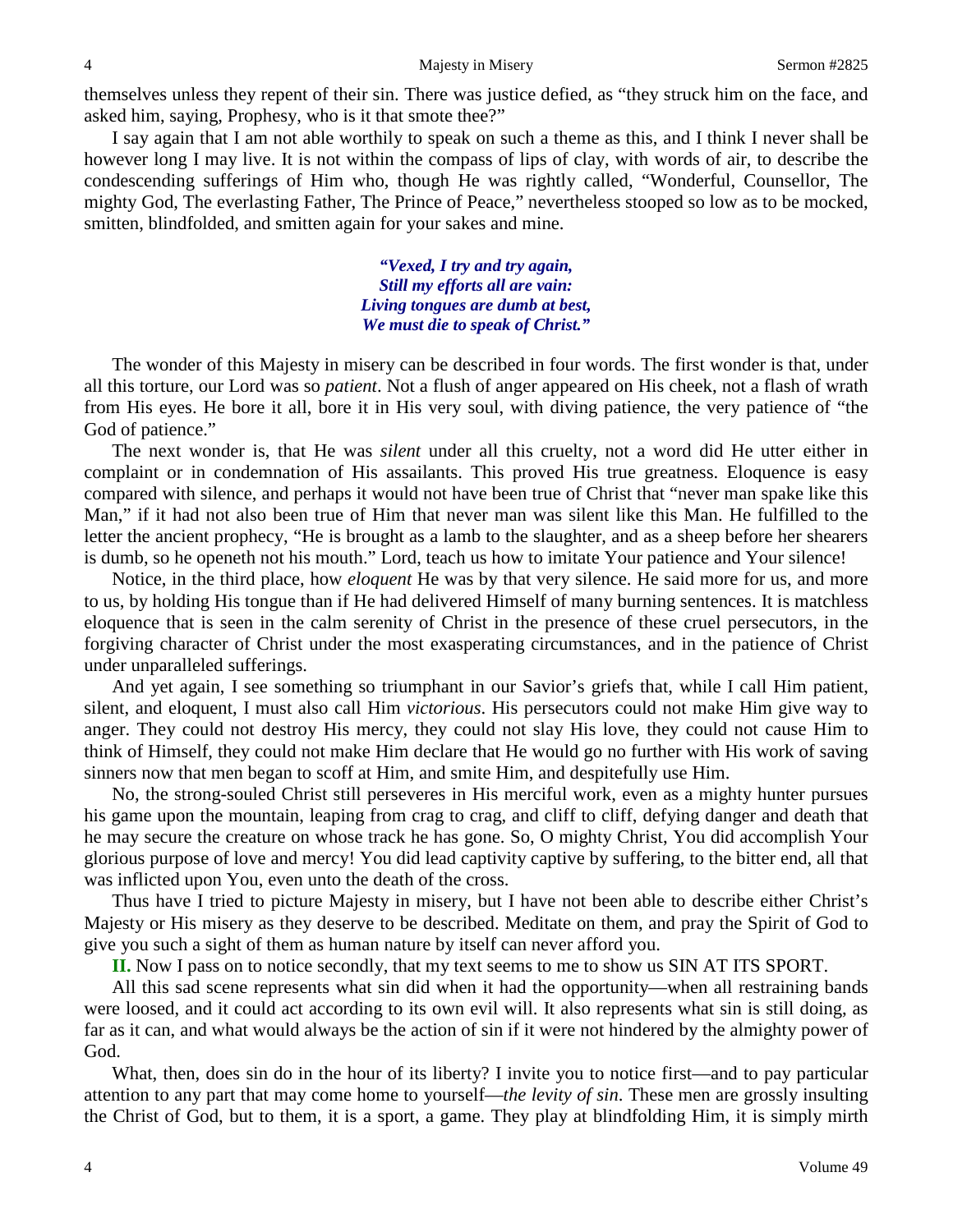and amusement to them. Sad indeed is it that sin should ever be what men call sport, yet I need scarcely remind you how often it is so, even now, to many. They run after it with the utmost eagerness, and they call it pleasure—they call that which is provoking God pleasure—they call that which crucified Christ pleasure!

They say that "they must see life," and they call that "life" which forced from Jesus a bloody sweat, and which afterwards dragged Him to a cruel death. And alas! they say of many a sin, "What a delight it is to us! Would you make our life miserable by taking away our enjoyments?" So it becomes a matter of enjoyment to them to smite Christ on the face, and to mock Him!

Perhaps I am addressing some who have even made the Bible into a jest-book, their puns and mirth have been pointed with passages of Holy Writ. Possibly, others have made rare fun out of some venerable Christian, some faithful servant of the living and true God.

Well, sirs, if you have done so, I would have you know how heinous is your sin in thus making sport of the godly, such "sport" as that, unless you repent of it, will damn you forever, as surely as you live, it will shut you out from the great Father's love, and close the door of mercy against you, world without end. Yet that is how sin acts when it has its liberty, ay, and it sports even with the wounds of a crucified God! Alas, that it should ever do so!

Notice next, *the utter wantonness of sin*. If these men really wanted to get amusement out of Christ, they were able to get it, but what need was there for them to also smite Him? What need was there of all that superfluity of cruelty by which they put Him to such shame and pain? If Christ must die, at least let Him die in peace, why that spitting in His face, that terrible scourging, that awful aggravation of His griefs? It was because men will sin out of sheer wantonness.

I have known some persons sin in such strange ways that I have wondered why they did it. It was not for pleasure, at least, I could not see any pleasure in it. It caused the man's own family to be utterly miserable, and brought them and himself too, down to poverty, what mirth or merriment could there be in that? There are some who seem as if they could never be happy unless they were engaged in making themselves unhappy forever and ever. They are not content without committing some extravagance in sin, and making their whole lives an outrageous series of rebellions against God.

If any of you have ever been guilty of such wantonness in sin, may the Holy Spirit cause a gracious influence to steal over you, so that you will no longer grieve the Christ of God, but will yourself grieve that you should ever have sinned so shamefully against Him!

Then note next, *the cruelty of sin*. I have already asked, and I repeat the question—What need was there for these men to strike the Savior? What pleasure could they derive from all the pain they caused Him? By the mouth of His ancient prophets, the Lord said, "Oh, do not this abominable thing that I hate!" It was in their own interests that He thus pleaded with men, for He would not have them injure themselves, and sin is ever self-injury, it is a sort of suicide.

Whenever a man does wrong, mischief must certainly come of it, and God knows this, so He beseeches men not to act so foolishly. And oh! when a man mocks at true religion, rejects Christ, and postpones the day of repentance, he is piercing again that dear heart that bled for the unworthy, and grieving that blessed Spirit who still strives with the sons of men, though He is often vexed and grievously provoked by them. Why are you so unkind to your God? Surely, there can be no necessity for committing such a sin as this.

Then observe *the desperate unbelief that there often is in sin*. These men would not have blindfolded Christ if they had really believed Him to be the Son of God, they acted as they did because they had no faith whatsoever in Him. This is the great evil that lies at the root of most men's sins—they believe not in Jesus Christ, whom God has sent. It is this of which the Spirit of God convinces men, as our Savior foretold concerning Him, "He will convince the world of sin...because they believe not on me."

Yet there is nothing more reasonable, nothing more worthy to be believed, than the revelation of God as given to us in the Holy Scriptures, and a man has only to test and try for himself whether it be true, or not, and he shall soon have the proof of its verity in his own bosom. Let him really believe it,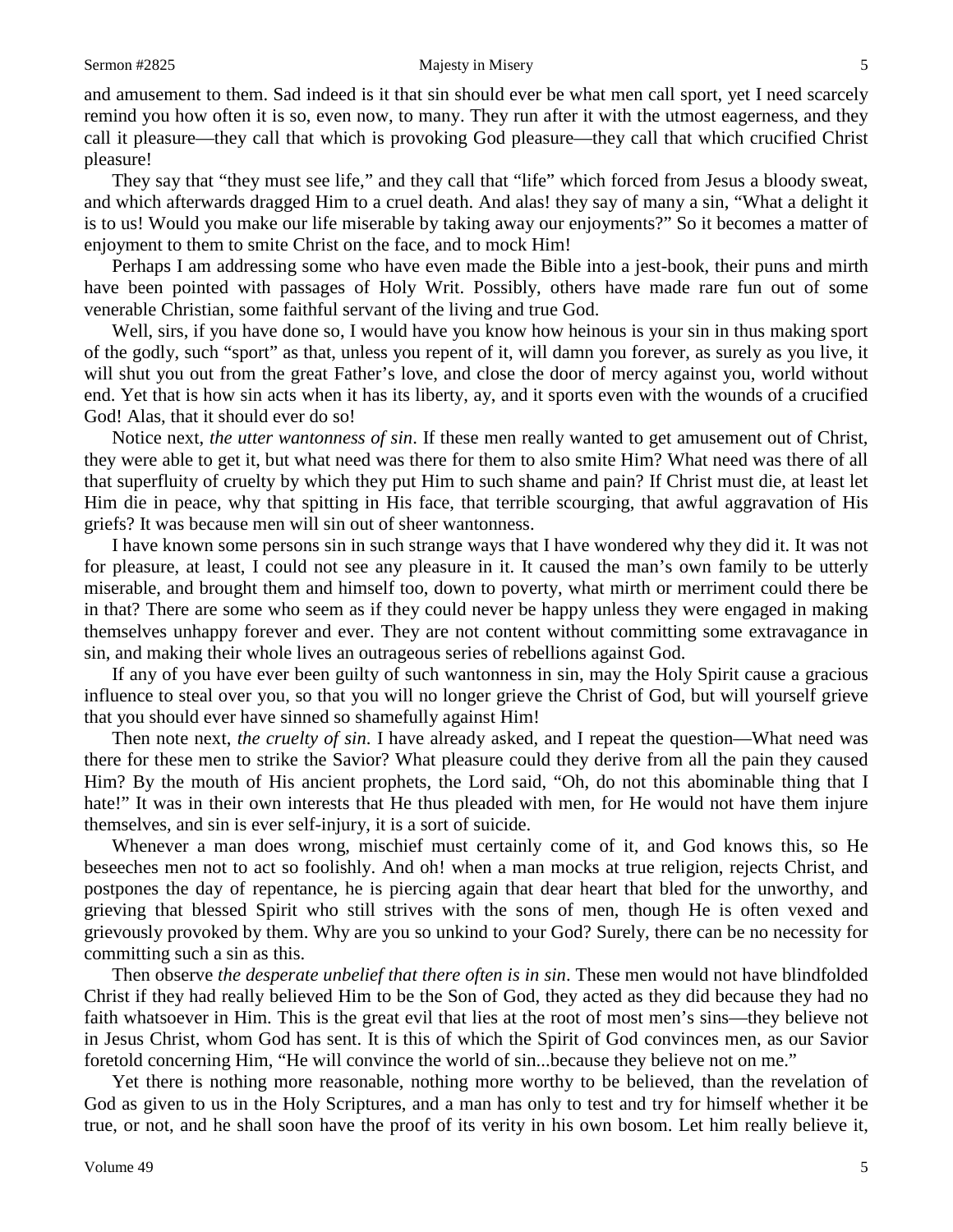and then see whether it does not make him both holy and happy, and that shall be to him the test of its truth.

Notice again, *how often there is in sin a kind of defiance of God*. If a boy were to come to his father, and were to say to him, "I will do all manner of rude and unkind things to you, yet you will not chastise me," it would not be long before that father would make his son smart if he were himself worthy to be a father, but sinners act towards God in that kind of way. They often do to God what these persecutors did to Christ, so far as they can, they mock Him, and smite Him, and defy Him.

Am I addressing anyone who has ever called down upon his own person the curse of God? Beware lest that blasphemous prayer of yours be answered the next time you utter it, for it is God's way to answer prayer, and perhaps, He will answer yours, and then where will you be?

Some have even dared to defy God thus, "Well, even if it is as you say, I am willing to take my chance, I will not submit to God." Ah, sir! Pharaoh tried that plan, and he repented of it, I think, when it was too late. In the midst of the Red Sea, when the waters began to overwhelm him and all his mighty host, then he learned what were the consequences of saying, "Who is the LORD, that I should obey his voice?" Every sin has in it a measure of defiance of God, it is like these men striking Christ upon the face, and saying to Him—"Prophesy, who is it that smote thee?"

I will not linger longer upon this part of my theme except just to say that there is one more thing about sin that is peculiarly lamentable, namely, *the multiplicity of sin*. Read the sixty-fifth verse, "And many other things they blasphemously spake against Him." One thing, two things, twenty things, will not content them, they must say "many other things" against Him.

When a man once gives himself up to sin, it is like getting into a current which bears him onward where, at first, he had no thought of going. If you wade into the waters of sin, it will not be long that you will be able to retain a foothold, and by and by, unless the Lord shall, in His grace, prevent such a calamity, the rapid current will bear you away to your everlasting destruction. It is no use for you to say, "This far will I go in sin, but no farther." You cannot stop when you please, if you once commit yourself to the influence of sin, you know not whither it will carry you.

Alas! alas! some men seem as if they never could sin enough to satisfy themselves. They multiply their transgressions beyond all count. Every iron of iniquity that they have is thrust into the fire. Both hands are diligently engaged in doing mischief. Sometimes they rise up early, but more often, they sit up late—possibly all the night through, that they may waste the more precious hours in their wickedness. So God is aggrieved, and Christ is wounded afresh by the sin of man. It is a sad, sad picture, I cast a veil over it, and turn to something brighter and better.

**III.** We have seen Majesty in misery, and sin at its sport, now thirdly, let us see LOVE AT ITS LABOR.

All that shame and suffering was endured by our Savior for love of each of us who can truly say, "He loved me, and gave Himself for me." All this blindfolding, and mocking, and smiting was borne by Christ for your sake, beloved, and mine. I will not try to describe it further, but I will ask you to just spend a minute or two in trying to realize that sad scene.

For you—as much as if there were no other person in the whole universe—for you, the King of glory became the King of scorn, and bore all this despising and rejection of men. For you, John; for you, Mary; for you, old friend; for you, in your youth.

If you, whoever you are, believe in Him, He was your Substitute. Your faith gives you the assurance that He was enduring all this for *you*—for you, I say, as much as if He had no other redeemed one, but had paid the ransom price all for *you*. Less than this would not have sufficed for you, though it is, indeed, sufficient for all the innumerable host redeemed by the precious blood of Jesus.

Let us, then, see love at its labor. I mean, our love to our Lord, though I might also speak of our Lord's love to us, and what it did for us. What shall our love do to show how grateful we are to Jesus for all that He endured for us? Well first, *let it set penitence to confess*. Come, my heart, here is room for the display of your grief. Why was Christ mocked in Jerusalem? Surely it was because you have mocked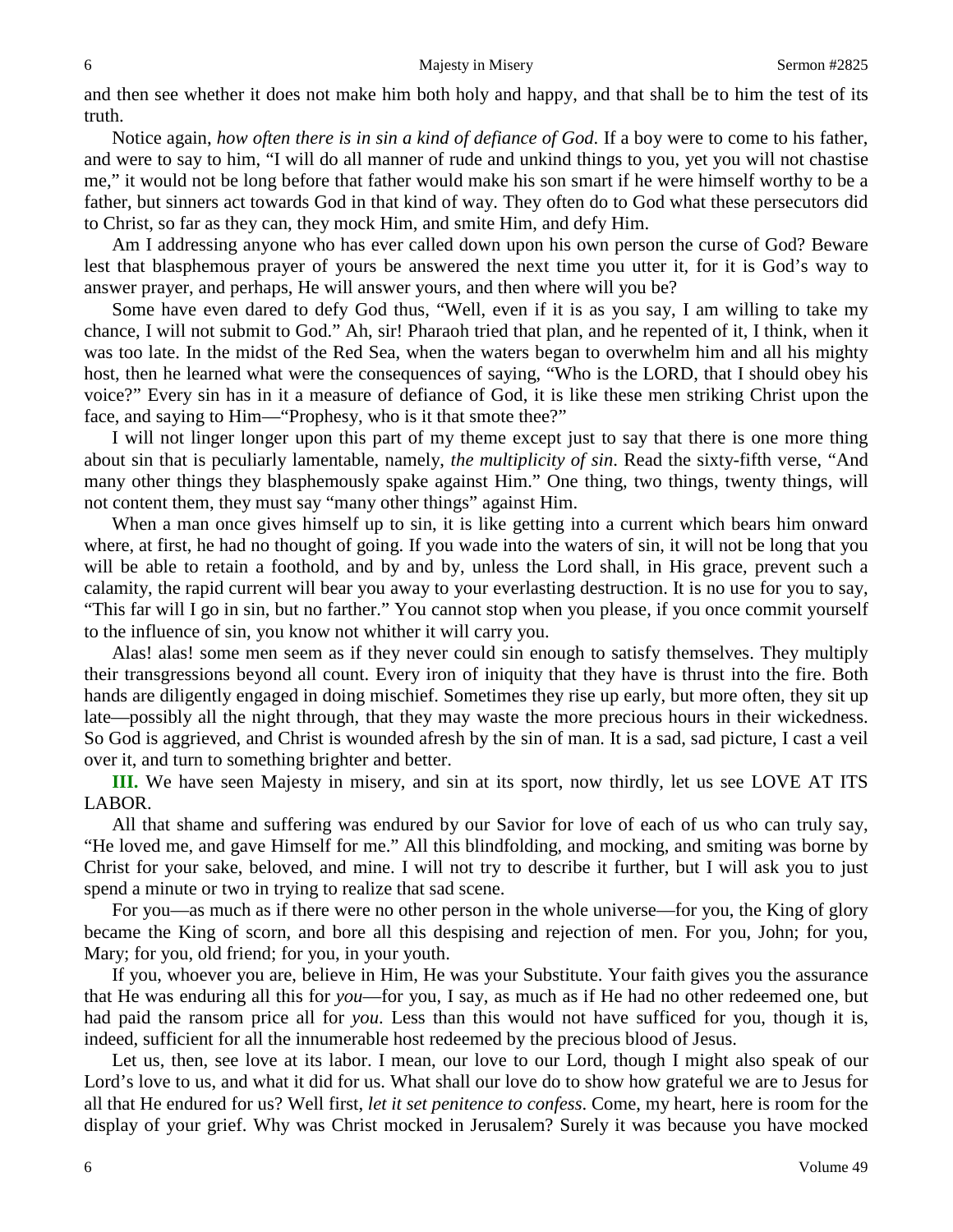### Sermon #2825 Majesty in Misery 7

God with prayers that were no prayers, with hymns carelessly sung, with Scripture read as if they were merely the writings of men, with professions of religion that were hollow and empty. Brothers and sisters, have not you some of these things to repent of? If you have mocked Him thus, the mocking that He endured in the hall of the high priest was on your account.

And as He was blindfolded, let us weep because our unbelief has often blindfolded Him. We imagined that He did not know about us, or that He had forgotten us. We thought that He could not see the end from the beginning, and that He would not be able to bring good out of evil. Let me ask you, dear friends—have you not often made Christ to be a blindfolded Christ so far as your apprehension of Him was concerned? If so, because you have thus blindfolded God by your unbelief, you are, by your sin, imitating the guilt of these men who literally blindfolded Christ.

And as we behold Him smitten, let us again grieve as we remember how it was written of Him, "He was bruised for our iniquities: the chastisement of our peace was upon him; and with his stripes we are healed." Every sin that we have ever committed made a gory furrow upon His precious back. Those black and blue bruises, that alternate upon His sacred shoulders, were caused by the cruel scourging to which each of us contributed our share by our transgressions. O beloved, weep as you see Him bearing what you ought to have borne!

And when you read that they asked Him taunting questions while His eyes were blindfolded, ask yourself, O child of God, whether you have not often done the same? Have you never asked for a sign, instead of walking by faith? I confess that I have sometimes wished that I could have some token or indication of what my Lord thought. Ah, that is what these cruel men sought from Christ, they tried to get Him to convince them that He knew them when His eyes were blinded.

O brothers and sisters, let us never seek a sign, as that wicked and adulterous generation did, but let us walk by faith, and not by sight, and implicitly trust our Lord. Because we have not trusted Him as we should have done, but have demanded of Him signs and tokens, we have been too much like these men who asked Him, saying, "Prophesy, who is it that smote thee?"

I said that we would see love at its labor, so I want you, next, to let your love *urge faith to confide in Christ*. Come, dear friends, in all this suffering of our Savior, let us see fresh reasons for trusting ourselves more entirely in the hands of Christ. Those men held Jesus in order that neither death nor hell might ever be able to hold us. He was held in our stead, so He says concerning us, as He said concerning His disciples in the garden, "If therefore ye seek me, let these go their way." The great Substitute is held as a prisoner so that all, for whom He stood as Surety, might be set at liberty forever.

He also was mocked, and to what end was that? We deserve eternal shame and contempt because of our sin, but He took all that shame upon Himself, and made this wonderful exchange. As He put on the rags of our shame, He said to us, "Take my glittering vesture and wear it!" and now, the glory which He had with the Father from eternity, He has put upon His people, that they may be like Him, and may be with Him where He is forever and ever. What a wonderful exchange is this! As Thomas read the deity of Christ in His wounds, so do I read the eternal glory of His people in the mockery which He endured on their behalf.

When you see your Lord smitten, why is that but that there may be no smitings and no woundings for you now or forever? You shall go free, for Jesus has borne all that you deserved to bear, He bore blow after blow that not one might ever fall upon you.

Why, too, was Jesus blindfolded but that we might be able to see? Our sin had blinded us to all that was worth seeing, but His death has taken away the scales, and we can now see because He was caused not to see. Because He suffered these miserable miscreants to bind His eyes, therefore are our eyes unbound today, and they shall be yet more unbound in that day when we shall behold Him face to face, and be no more parted from Him.

And why was Jesus blasphemed by the "many other things" which they falsely laid to His charge? He was blasphemed that we might be justified. He was unrighteously accused and slandered in order that we might be able to boldly say, "Who shall lay anything to the charge of God's elect? It is God that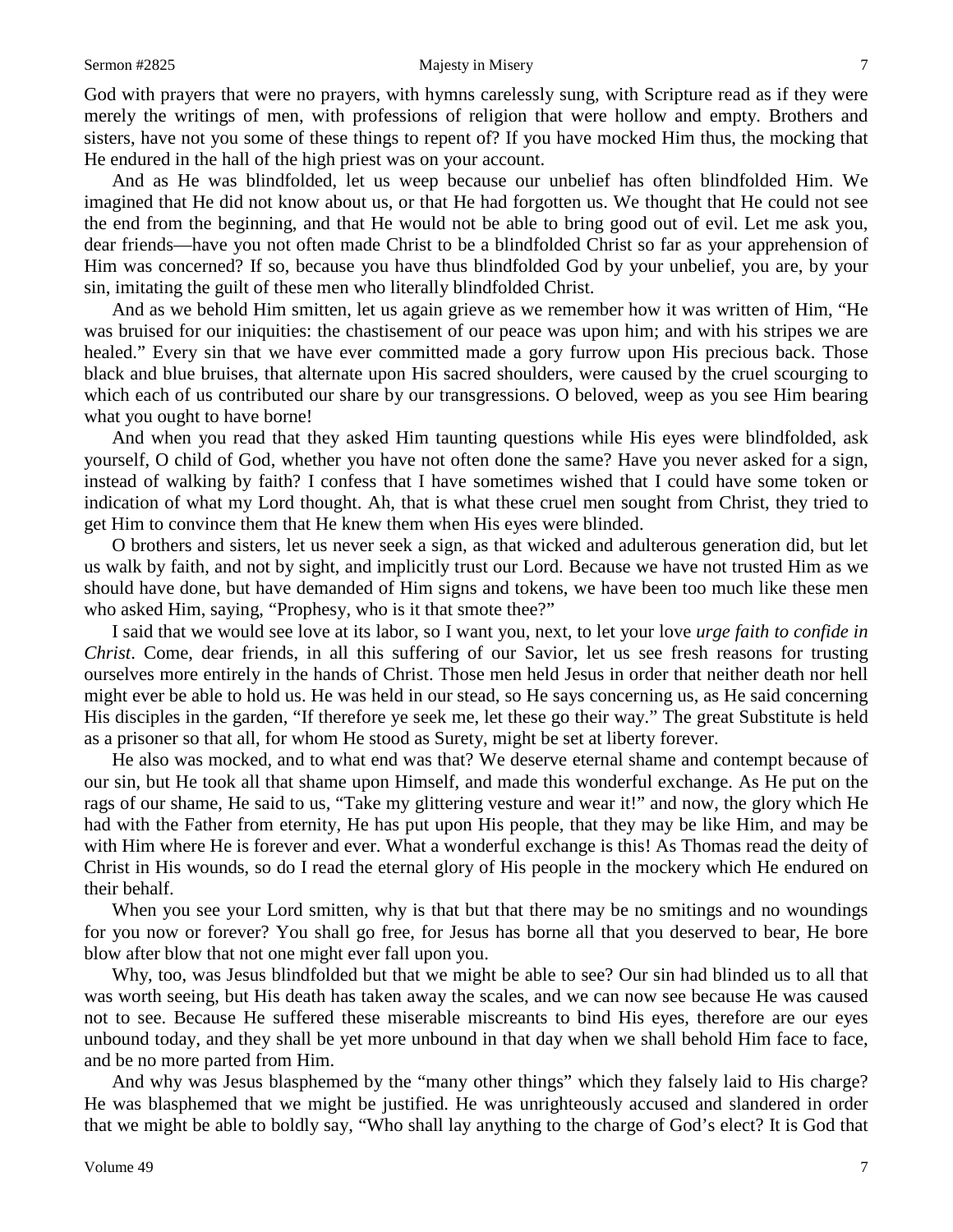justifieth. Who is he that condemneth? It is Christ that died." Therefore, be glad, beloved. While you sorrow over your Lord's griefs, rejoice over what those griefs have brought to you, and what they will continue to bring to you throughout eternity.

Now lastly, let our love at its labor *arouse our zeal to consecration to our Lord*. Was He held captive? Then come, my most burning zeal, and inflame me with devotion to His cause. Was He held thus for me? Then He shall hold me fast, and never let me go. My Lord, I do surrender myself, my life, my all, to You, to be Your willing captive forever! Take these eyes, these lips, these hands, these feet, this heart, and as you were and are altogether mine, so let me be altogether Yours. Is not this a fair requital? Does any child of God demur to that?

Then next, as they despised Him, come, my soul, what say you to this? Why, that I will despise the world that did despise my Lord and Savior. O world, world, world, you are a blind, blear-eyed, blackhearted thing to have treated my Master so! Shall I conform to your customs? Shall I flatter you? Shall I ask for your applause? Nay, you are crucified to me. As a felon nailed up to the cross, so, O world, are you to me because you have crucified the Christ, the infinitely-lovely Son of God! Henceforth, the world is crucified unto us, and we unto the world.

And as they blindfolded Jesus, what then? Why, I will be blindfolded too, I will henceforth see no charm, no attraction, anywhere but in my Lord. Mine eyes shall behold Him, and not another, in the glory that is yet to be revealed, and today, I can say with the psalmist, "Whom have I in heaven but thee? and there is none upon earth that I desire but thee." Go through the world, beloved, blindfolded to all but Christ, and you shall do well.

And as they struck Jesus on the face, what will you and I do to show how much we love that face which was so shamefully ill-treated? My heart brings up before me a vision of that "sacred head, once wounded," encircled by the crown of thorns, that dear face, so bruised and battered, yet even then more beautiful than all the other loveliness of heaven beside. Jesus, Son of God, and Son of man, we do adore Thee, and we hasten to kiss those blessed feet of Yours, in loving adoration, and we do it all the more because wicked men did smite Thee upon the cheek! Reverence and love we gladly give to Him who once was clouted by abjects, and who afterwards was nailed to the accursed tree.

And inasmuch as these men said "many other things blasphemously against him," come, my brothers, let us say many things in His praise, and sisters, join us in the holy exercise. No one shall close our lips, faulty as they are, from speaking in honor of our dear Lord. Sometimes with the prophet, we are ready to confess that we are men of unclean lips, and that we dwell in the midst of people of unclean lips, but such as we are, we will render to Him the calves of our lips, and give glory to His holy name.

Never be ashamed to speak up for your Lord, beloved. Never blush to own that you belong to Him. Nay, if you blush at all, blush with shame that you do not love Him more, and serve Him better. By the memory of that dear face, blindfolded and smitten, while cruel men all around slander Him with their blasphemous accusations, I charge you to—

## *"Stand up, stand up for Jesus, You soldiers of the cross!"*

God help you so to do!

Oh, that some here, who have never believed in Jesus Christ, would now begin to trust Him! I do not invite you, just now, so much to believe in Him in His glory as to believe in Him in His shame. Was He really the Son of God, and did He suffer for guilty men all that we have been thinking of, and far more than that? Then I must believe in Him. To me, Jesus Christ seems to be a character that men could never have invented. He must be historical, for He is so original. Unaided human minds could never have thought out such a character.

There are strange things in Buddhism, and other false religions, and men with wild imaginations have conceived curious notions concerning their gods, but I challenge anyone to show me, in any book